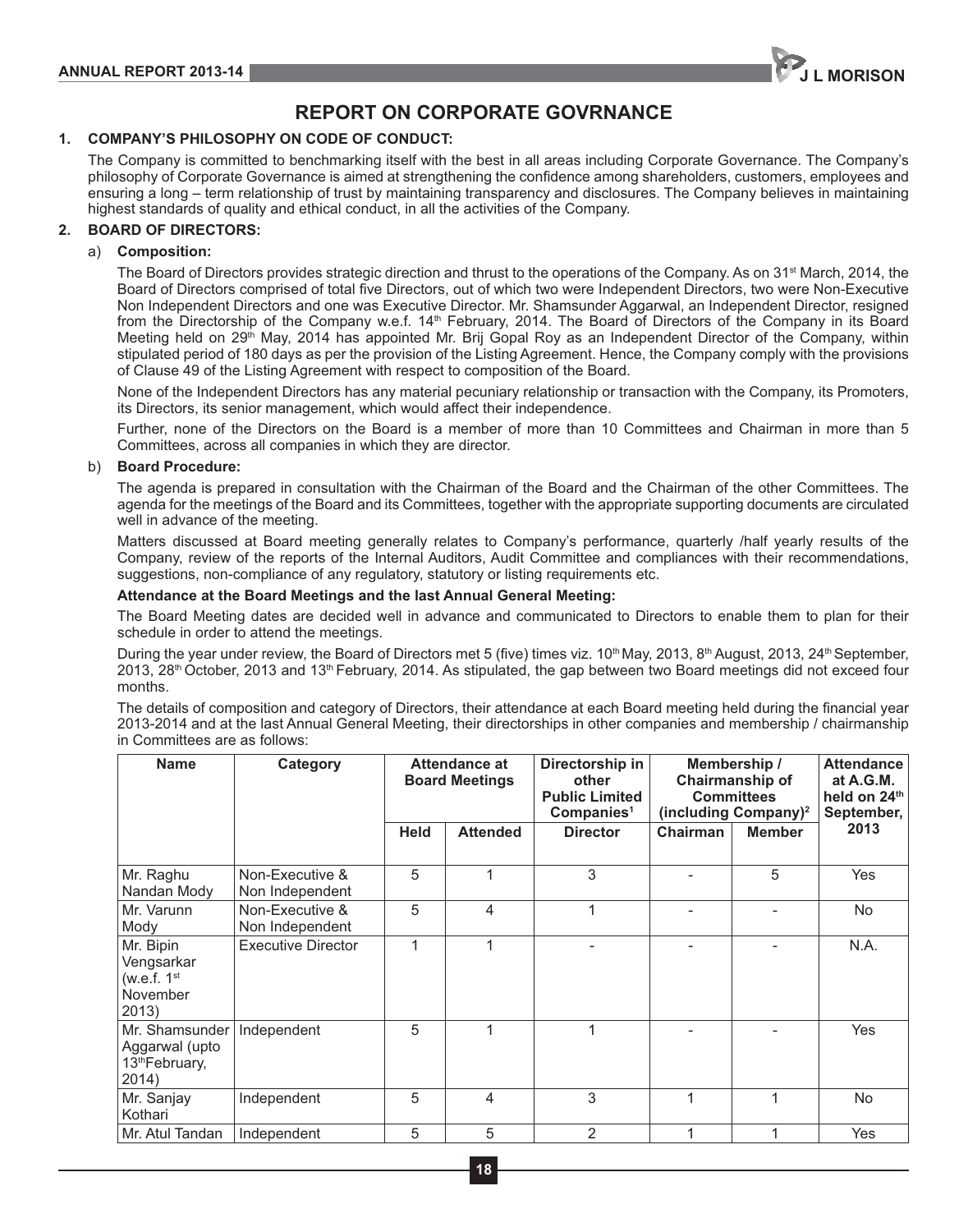

- 1. The directorship held by directors as mentioned above do not include Alternate Directorships and Directorships of Foreign Companies, Section 25 Companies and Private Companies except of the director who has resigned during the year and for whom details as on 31<sup>st</sup> March, 2014 are not available.
- 2. Membership/Chairmanship of only the Audit Committee and Stakeholders' Relationship Committee of all public Limited Companies has been considered.

# **3. AUDIT COMMITTEE:**

As on 31<sup>st</sup> March, 2014, the Committee comprised of two independent Directors and one Non-Executive Non Independent Director, having financial background and knowledge in the business of the Company.

The Audit Committee met four times viz.  $10^{th}$  May, 2013, 8<sup>th</sup> August, 2013, 28<sup>th</sup> October, 2013 and 13<sup>th</sup> February, 2014 during the year under review. The number of meetings attended by each member during the year ended 31<sup>st</sup> March, 2014 is as follows:

| Name of the member                                             | <b>Designation</b> | No. of Meetings |                 |
|----------------------------------------------------------------|--------------------|-----------------|-----------------|
|                                                                |                    | <b>Held</b>     | <b>Attended</b> |
| Mr. Sanjay Kothari                                             | Chairman           |                 |                 |
| Mr. Atul Tandan                                                | Member             |                 |                 |
| Mr. Shamsunder Aggarwal (upto 13 <sup>th</sup> February, 2014) | Member             |                 |                 |
| Mr. Raghu Nandan Mody (w.e.f. 14 <sup>th</sup> February, 2014) | Member             |                 |                 |

Mr. Sohan Sarda, General Manager – Finance & Compliance Officer (Manager under Companies Act, 1956) of the Company acts as Secretary to the Committee.

The terms of reference of this Committee are wide. Besides having access to all the required information from within the Company, the Committee acts as a link between the Statutory and Internal Auditors and the Board of Directors of the Company. The brief description of terms of reference is as follows:

- Overseeing the Company's financial reporting process and the disclosure of its financial information to ensure that the financial statement is correct, sufficient and credible.
- Reviewing with management, the annual financial statements before submission to the Board for approval with particular reference to:
	- $\rightarrow$ Matters required to be included in the Directors' Responsibility Statement are included in the Directors' Report in terms of clause (2AA) of Section 217 of the Companies Act, 1956.
	- > Changes, if any, in accounting policies and practices and reasons for the same.
	- $\triangleright$  Major accounting entries involving estimates based on the exercise of judgment by the management.
	- $\triangleright$ Significant adjustments made in the financial statements arising out of audit findings.
	- $\triangleright$  Compliance with listing and other legal requirements relating to financial statements.
	- > Disclosure of related party transactions.
	- $\rightarrow$ Qualifications in draft audit report.
- Review with management quarterly/half yearly/yearly financial statements before submission to the Board for approval.
- Recommending the appointment/re-appointment/removal of statutory auditors, fixation of audit fees and also approval of payments for any other services.
- Reviewing with management, Statutory and internal auditor's adequacy of the internal control systems.
- Discussing with internal and statutory auditors of any significant findings and follow-up thereon and reviewing the reports furnished by them.
- Reviewing the Company's financial and risk management policies.
- Compliance with the Stock Exchanges and legal requirements concerning financial statements.
- Carrying out such other function as may be specifically referred to the Committee by the Board of Directors and/ or other Committees of Directors of the Company.

## **4. REMUNERATION COMMITTEE (now known as Nomination and Remuneration Committee):**

The broad terms of reference of the Nomination and Remuneration Committee are to recommend the Company's policy on remuneration packages for the Managing Director / Executive Directors, reviewing the structures, design and implementation of remuneration policy in respect of key management personnel.

The Nomination and Remuneration Committee met twice during the year viz. 10<sup>th</sup> May, 2013 and 28<sup>th</sup> October, 2013. The composition of the Committee as on 31<sup>st</sup> March, 2014 and number of meetings attended by each member during the financial year ended on that date is as follows: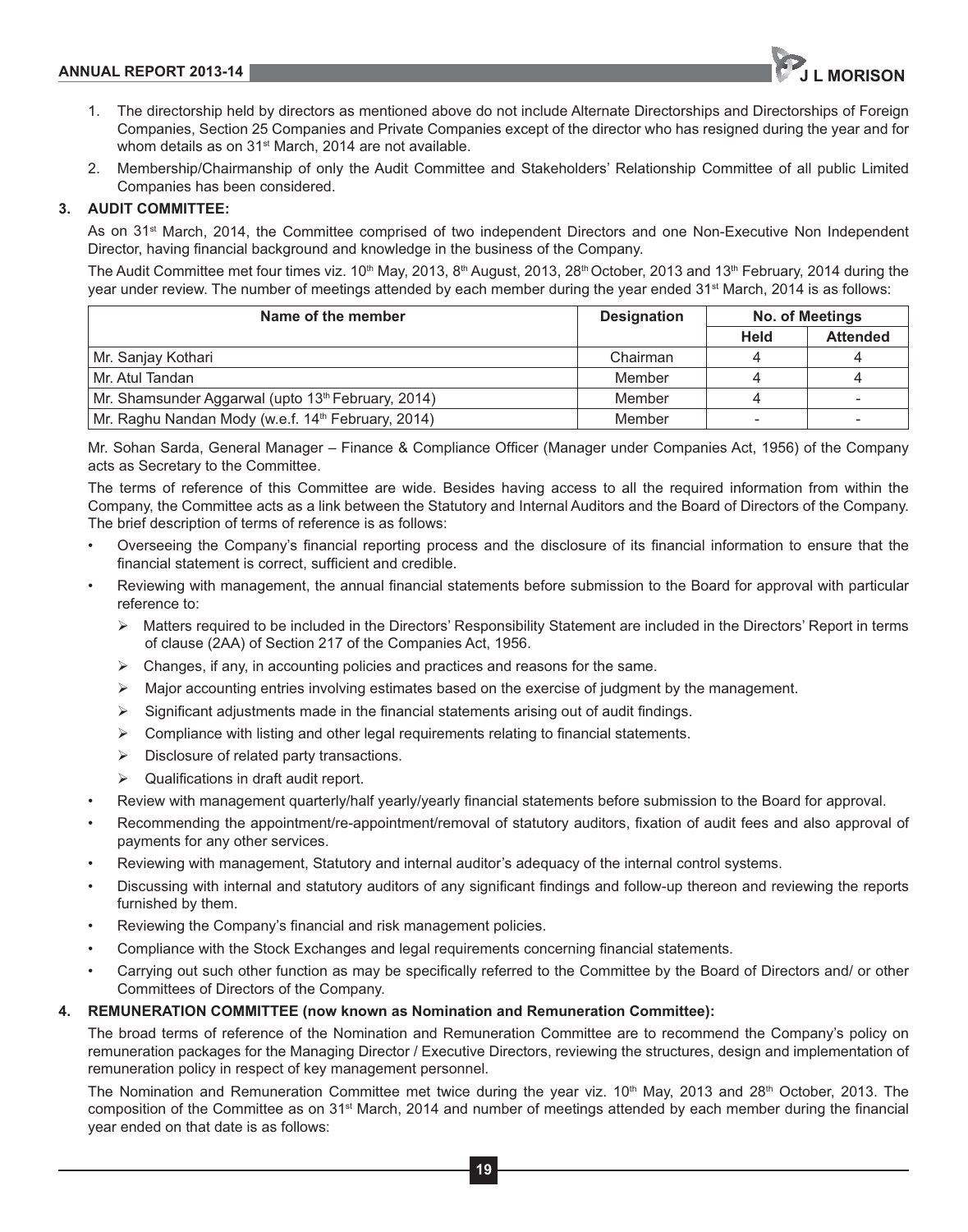

| Name of the member                                                | <b>Designation</b> | <b>No. of Meetings</b> |                 |
|-------------------------------------------------------------------|--------------------|------------------------|-----------------|
|                                                                   |                    | Held                   | <b>Attended</b> |
| Mr. Shamsunder Aggarwal<br>(upto 13 <sup>th</sup> February, 2014) | Chairman           | 2                      |                 |
| Mr. Atul Tandan<br>(w.e.f. 14 <sup>th</sup> February, 2014)       | Chairman           | っ                      | 2               |
| Mr. Sanjay Kothari                                                | Member             | っ                      | $\mathcal{D}$   |
| Mr. Raghu Nandan Mody<br>(2014, w.e.f. 14 <sup>th</sup> February) | Member             |                        |                 |

The Board of Directors of the Company at its Meeting held on 29<sup>th</sup> May, 2014, had re-christened the Remuneration Committee as the Nomination and Remuneration Committee, to comply with the provisions of Section 178 of the Companies Act, 2013 (the Act) and the Companies (Meetings of Board and its Powers) Rules, 2014 (the Rules).

Mr. Sohan Sarda, General Manager – Finance & Compliance Officer (Manager under Companies Act, 1956) of the Company acts as Secretary to the Committee. None of the Non - Executive Directors are being paid any remuneration except sitting fees.

Details of remuneration/sitting fees paid to Directors during the year ended 31st March, 2014 and shares held by them on that date are as follows:

| <b>Name of Directors</b> | <b>Salary</b><br>(₹) | <b>Perquisites or</b><br>Allowances (₹) | <b>Contribution to</b><br>PF & others $(7)$ | <b>Stock</b><br>option | <b>Sitting</b><br>fees $(\bar{z})$ | <b>Total</b><br><b>Remuneration</b><br>(₹) | Total<br>no. of<br>shares<br>held |
|--------------------------|----------------------|-----------------------------------------|---------------------------------------------|------------------------|------------------------------------|--------------------------------------------|-----------------------------------|
| Mr. Raghu Nandan Mody    | Nil                  | Nil                                     | Nil                                         | Nil                    | 5.000                              | 5.000                                      | 250                               |
| Mr. Atul Tandan          | Nil                  | Nil                                     | Nil                                         | Nil                    | 67.000                             | 67,000                                     | 100                               |
| Mr. Varunn Mody          | Nil                  | Nil                                     | Nil                                         | Nil                    | 20,000                             | 20,000                                     | 135                               |
| Mr. Shamsunder Aggarwal  | Nil                  | Nil                                     | Nil                                         | Nil                    | 5.000                              | 5.000                                      | Nil                               |
| Mr. Sanjay Kothari       | Nil                  | Nil                                     | Nil                                         | Nil                    | 62,000                             | 62,000                                     | Nil                               |
| Mr. Bipin Vengsarkar     | 5,89,511             | 4,23,270                                | 70.742                                      | Nil                    |                                    | 10,83,523                                  | Nil                               |

# **5. INVESTORS' GRIEVANCE CUM SHARE TRANSFER COMMITTEE (now known as Stakeholders' Relationship Committee):**

The Stakeholders' Relationship Committee met four times viz.  $10^{th}$  May, 2013, 8<sup>th</sup> August, 2013, 28<sup>th</sup> October, 2013 and 13<sup>th</sup> February, 2014 during the year under review. The composition of the Committee as on 31<sup>st</sup> March, 2014 and the number of meetings attended by each member during the year ended on that date is as follows:

| <b>Name of the Member</b> | <b>Designation</b> | No. of Meetings |                 |
|---------------------------|--------------------|-----------------|-----------------|
|                           |                    | Held            | <b>Attended</b> |
| Mr. Atul Tandan           | Chairman           |                 | Δ               |
| Mr. Raghu Nandan Mody     | Member             |                 |                 |
| Mr. Sanjay Kothari        | Member             |                 |                 |

The Board of Directors of the Company at its Meeting held on 29<sup>th</sup> May, 2014, had re-christened the Investors' Grievance Cum Share Transfer Committee as the Stakeholders' Relationship Committee, to comply with the provisions of Section 178 of the Companies Act, 2013 (the Act) and the Companies (Meetings of Board and its Powers) Rules, 2014 (the Rules).

Mr. Sohan Sarda, General Manager – Finance & Compliance Officer (Manager under Companies Act, 1956) of the Company acts as Secretary to the Committee.

The Committee meets as and when required to deal with the matters relating to monitoring and redressal of complaints from shareholders relating to transfer, non-receipt of Annual Report, etc.

The Committee is also empowered to consider and approve the physical transfers, transmissions, transposition, issue of duplicate certificates, consolidation / split / renewal of share certificates etc.

| At the beginning of the year | Received during the year | Resolved during the year | Pendina |
|------------------------------|--------------------------|--------------------------|---------|
|                              |                          |                          |         |

## **Name and Designation of Compliance Officer**

Mr. Sohan Sarda, General Manager – Finance (Manager under Companies Act, 1956) is the Compliance Officer of the Company.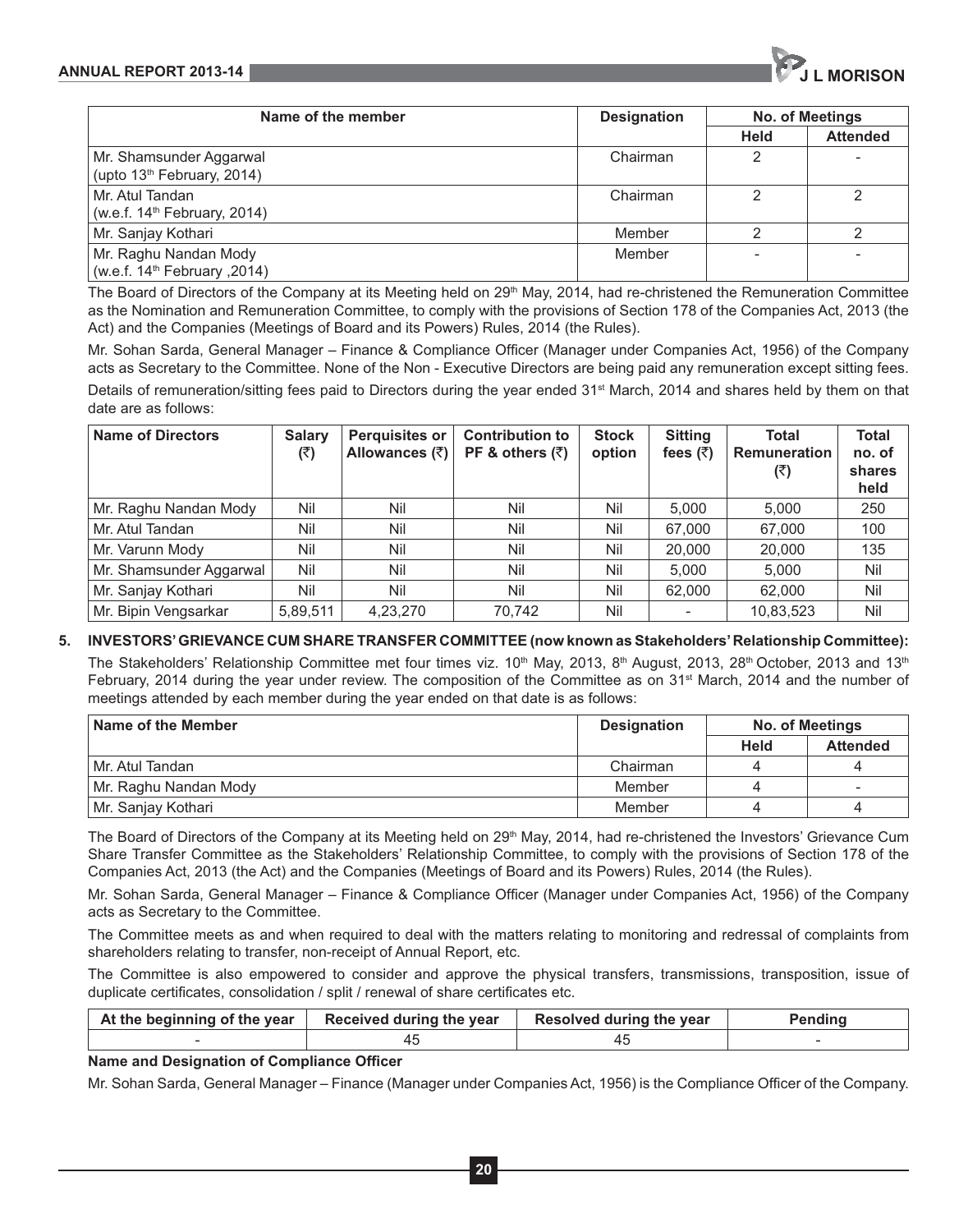## **; GENERAL BODY MEETINGS:**

The details of last three Annual General Meetings are given below:

| <b>Financial Year</b> | <b>Date of AGM</b>                 | Time       | Location of the meeting                              |
|-----------------------|------------------------------------|------------|------------------------------------------------------|
| 2010 - 2011           | 5th August, 2011                   | 12.00 Noon | Kala Kunj, 48, Shakespeare Sarani, Kolkata - 700 017 |
| 2011 - 2012           | l 13 <sup>th</sup> September, 2012 | 11.00 A.M. | Kala Kunj, 48, Shakespeare Sarani, Kolkata - 700 017 |
| $ 2012 - 2013 $       | 24th September, 2013               | 11.30 A.M. | Kala Kunj, 48, Shakespeare Sarani, Kolkata - 700 017 |

#### **Details of Special Resolutions passed in last three Annual General Meetings:**

AGM held on 5<sup>th</sup> August, 2011: For alteration of Articles of Association of the Company.

AGM held on 13<sup>th</sup> September, 2012:

- a) For approving the appointment of Mr. Sohan Sarda as Manager of the Company.
- b) For approving the appointment of Mrs. Sakshi Mody, relative of Directors as General Manager-Corporate of the Company.

AGM held on 24<sup>th</sup> September, 2013: No special resolution passed.

No special resolution was passed through Postal Ballot during the financial year 2013-14. None of the business proposed to be transacted in the ensuing Annual General Meeting require a special resolution passing through Postal Ballot.

#### **; DISCLOSURES:**

#### a) **Related party transactions:**

Related party transactions are defined as transactions of the Company of material nature had with promoters, directors or with their relatives etc.

The transactions with the related parties, as per the requirements of the Accounting Standard 18, are disclosed in Notes on Accounts, forming part of the Annual Report.

None of the transactions with any of the related parties were in conflict with the interest of the Company.

#### b) **Compliance by the Company:**

The Company has complied with the requirements of the Stock Exchanges, SEBI and other statutory authorities on all matters relating to capital market during the last three years. No penalties or strictures have been imposed on the Company by the Stock Exchanges, SEBI or other statutory Authorities.

## c) **Whistle-Blower Policy:**

Though there is no formal Whistle-Blower Policy, the Company takes cognizance of complaints made and suggestions given by the employees and others. None of the employees were denied to access the Audit Committee.

#### d) **Code of Conduct:**

The Company has laid down a Code of Conduct for the Directors and Senior Management Personnel of the Company. The code has been posted on the website of the Company. A declaration to the effect that the Directors, Senior Managerial personnel and employees have adhered to the same, signed by Mr. Bipin Vengsarkar, Executive Director of the Company forms part of this Annual Report, which along with the certificate from Auditors of the Company on compliance of Clause 49 of the Listing Agreement by the Company is annexed to this Annual Report.

#### e) **Disclosure of Accounting treatment:**

In the preparation of the financial statement, the Company has followed accounting standards issued by Institute of the Chartered Accountants of India to the extent applicable.

#### f) **Disclosure of Risk management:**

The Company has initiated the risk assessment and minimization procedure.

#### g) CEO / CFO Certification:

A certificate from Mr. Bipin Vengsarkar, Executive Director and Mr. Sohan Sarda, Chief Financial Officer on the financial statements of the Company for year ended 31<sup>st</sup> March, 2014 was placed before the Board.

#### h) **Review of Directors' Responsibility Statement:**

The Board in its report has confirmed that the annual accounts for the year ended 31<sup>st</sup> March, 2014 have been prepared as per applicable Accounting Standards and policies and that sufficient care has been taken for maintaining adequate accounting records.

#### **8. MEANS OF COMMUNICATION:**

The Company's quarterly / half yearly / Annual results are published in newspapers viz. Financial Express (English) and Aajkal (Bengali). Half yearly reports are not being sent to each household of shareholders. These results are displayed on the Company's website: www.jlmorison.com under investor section. The Company has not made any presentations to any Institutional Investor or to the analysts during the year under review.

Management Discussion and Analysis Report is a part of this Annual Report.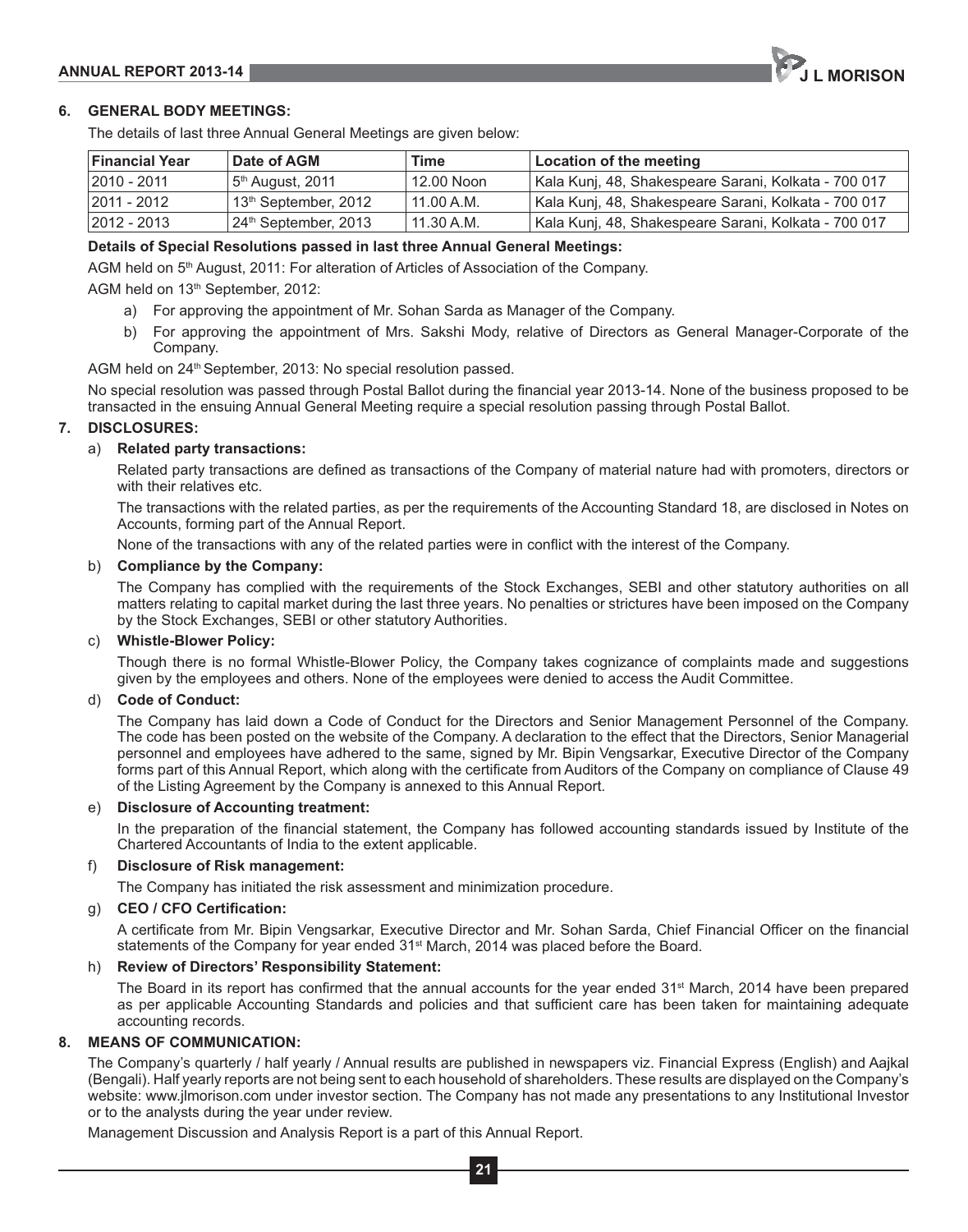**ANNUAL REPORT 2013-14 JULIA CONSUMING THE CONSUMING OF A LIGHT CONSUMING THE CONSUMING OF A LIGHT CONSUMING OF A** 

# **9. GENERAL INFORMATION FOR SHAREHOLDERS:**

- a) Date, time and venue of ensuing Annual General Meeting: Date : 11<sup>th</sup> September, 2014
	- Time : 11.00 a.m.
		- Venue : Kala Kunj, 48, Shakespeare Sarani, Kolkata 700 017.
- **b) Financial Calendar (2014 2015):** i) First quarterly Results by 14<sup>th</sup> August, 2014 ii) Second Quarterly Results  $\qquad \qquad -$  by 14<sup>th</sup> November, 2014 iii) Third Quarterly Results - by  $14<sup>th</sup>$  February, 2015 iv) Fourth quarterly/yearly Results - by  $30<sup>th</sup>$  May, 2015 **c) Date of Book Closure:** 10<sup>th</sup> September, 2014 to 11<sup>th</sup> September, 2014 (both days inclusive) **d) Dividend payment date:** Credit/dispatch between 22<sup>nd</sup>September, 2014 and 26<sup>th</sup> September, 2014 **e) Listing on Stock Exchanges:** 1. BSE Limited, Phiroze Jeejeebhoy Towers, Dalal Street, Fort, Mumbai – 400 001. 2. The Calcutta Stock Exchange Association Limited, 7, Lyons Range, Kolkata – 700 001. 3. Bangalore Stock Exchange Limited, Stock Exchange Towers, No. 51, 1st Cross, J. C. Road, Bangalore – 560 027. **f) Stock Code:** BSE Limited – 506522 **g) ISIN for NSDL & CDSL:** INE430D01015 **h) Stock Market Price Data:** The monthly high and low quotations of shares traded on the BSE Limited, Mumbai during each month in financial year 2013 – 2014 are as follows:

| <b>Month</b>     | Volume*<br>(No. of Shares) |             | Price of shares of the<br>Company at BSE $(\bar{x})^*$ |           | <b>BSE Sensex*</b><br>(Points) |
|------------------|----------------------------|-------------|--------------------------------------------------------|-----------|--------------------------------|
|                  |                            | <b>High</b> | Low                                                    | High      | Low                            |
| April - 2013     | 149                        | 386.00      | 344.00                                                 | 19,622.68 | 18,144.22                      |
| May - 2013       | 3310                       | 394.15      | 350.00                                                 | 20,443.62 | 19,451.26                      |
| June - 2013      | 427                        | 400.00      | 356.30                                                 | 19.860.19 | 18,467.16                      |
| July - 2013      | 516                        | 414.00      | 390.00                                                 | 20.351.06 | 19,126.82                      |
| August - 2013    | 2009                       | 419.95      | 390.00                                                 | 19,569.20 | 17,448.71                      |
| September - 2013 | 1342                       | 419.80      | 385.05                                                 | 20.739.69 | 18,166.17                      |
| October - 2013   | 324                        | 429.00      | 400.00                                                 | 21,205.44 | 19,264.72                      |
| November-2013    | 1305                       | 428.70      | 390.00                                                 | 21.321.53 | 20.137.67                      |
| December - 2013  | 39654                      | 449.95      | 400.00                                                 | 21,483.74 | 20,568.70                      |
| January - 2014   | 8689                       | 404.20      | 368.10                                                 | 21,409.66 | 20,343.78                      |
| February - 2014  | 351                        | 408.00      | 350.00                                                 | 21,140.51 | 19,963.12                      |
| March - 2014     | 1894                       | 398.00      | 350.05                                                 | 22,467.21 | 20,920.98                      |

\*Source: www.bseindia.com

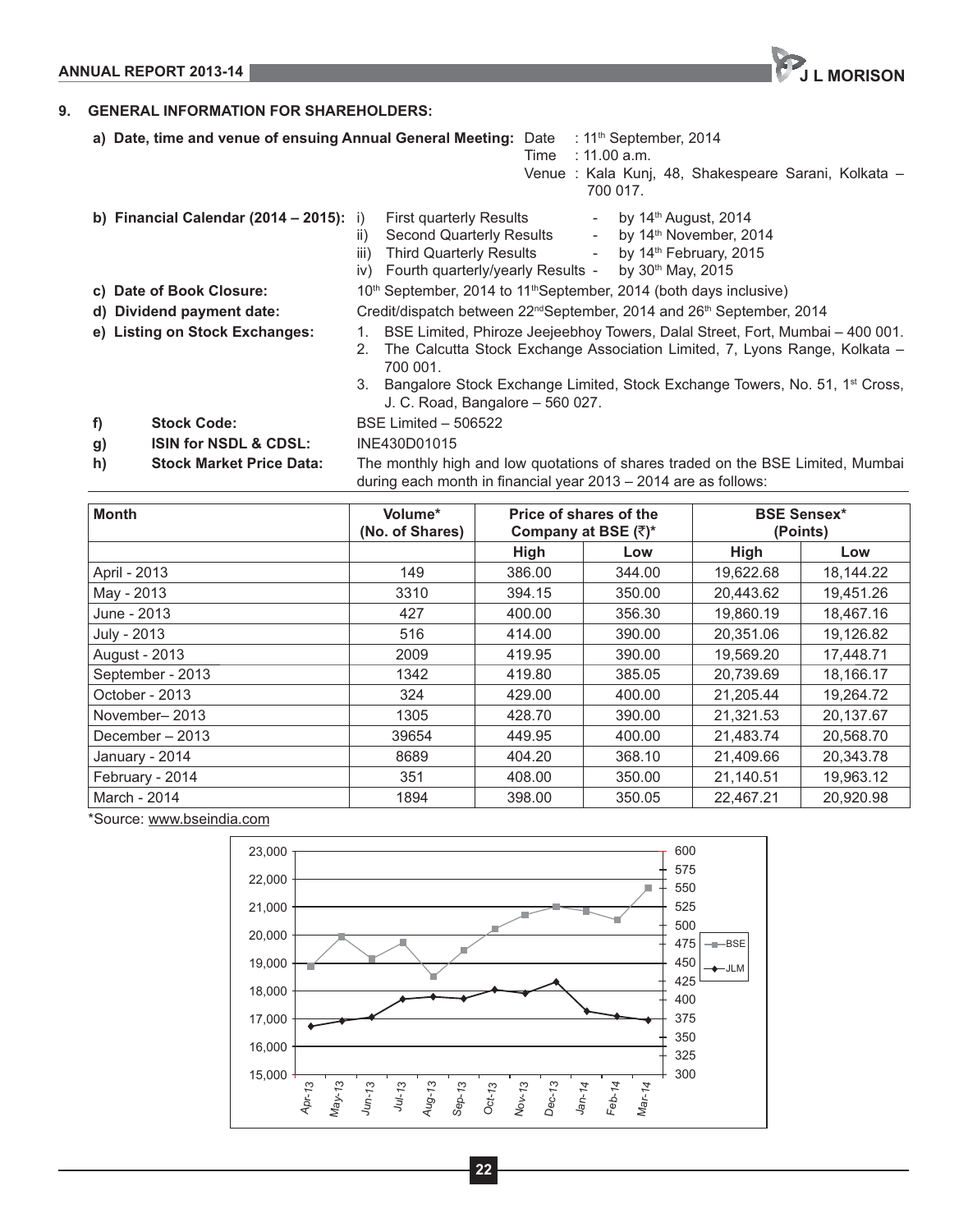

# **i) Share Transfer System:**

All shares sent or transferred in physical form are registered by the Registrar and Share Transfer Agents (RTA) within 15 days of the lodgment, if documents, are found in order. Shares under objection are returned within two weeks. All requests for dematerialization of shares processed and the confirmation is given to the respective depositories i.e. National Securities Depository Limited (NSDL) and Central Depository Services Limited (CDSL) within 21 days.

# **j) Category wise distribution of Equity shareholding as at 31st March, 2014:**

|     | Category                                                                                 | <b>Number of shares</b><br>held | Percentage of<br>Shareholding (%) |
|-----|------------------------------------------------------------------------------------------|---------------------------------|-----------------------------------|
| (A) | <b>Shareholding of Promoter and Promoter Group</b>                                       |                                 |                                   |
| (1) | Indian                                                                                   |                                 |                                   |
| (a) | Individuals/ Hindu Undivided Family                                                      | 385                             | 0.03                              |
| (b) | Central Government/ State Government(s)                                                  |                                 |                                   |
| (c) | <b>Bodies Corporate</b>                                                                  | 9,97,356                        | 73.06                             |
| (d) | <b>Financial Institutions/ Banks</b>                                                     |                                 |                                   |
| (e) | Any Other (specify)Trust                                                                 |                                 |                                   |
|     | Sub-Total (A)(1)                                                                         | 9,97,741                        | 73.09                             |
| (2) | Foreign                                                                                  |                                 |                                   |
| (a) | Individuals (Non-Resident Individuals/ Foreign Individuals)                              |                                 |                                   |
| (b) | <b>Bodies Corporate</b>                                                                  |                                 | $\overline{\phantom{a}}$          |
| (c) | Institutions                                                                             |                                 | $\overline{\phantom{a}}$          |
| (d) | Any Other (specify)                                                                      |                                 | $\overline{\phantom{a}}$          |
|     | Sub-Total (A)(2)                                                                         |                                 |                                   |
|     | Total Shareholding of Promoter and Promoter Group (A)= (A)(1)+(A)(2)                     | 9,97,741                        | 73.09                             |
| (B) | <b>Public shareholding</b>                                                               |                                 |                                   |
| (1) | Institutions                                                                             |                                 |                                   |
|     | Sub-Total (B)(1)                                                                         |                                 |                                   |
| (2) | <b>Non-institutions</b>                                                                  |                                 |                                   |
| (a) | <b>Bodies Corporate</b>                                                                  | 1,01,976                        | 7.47                              |
| (b) | Individuals -                                                                            |                                 |                                   |
|     | i. Individual shareholders holding nominal share capital up to $\bar{z}$ 1 lakh.         | 1,83,641                        | 13.45                             |
|     | ii. Individual shareholders holding nominal share capital in excess of $\bar{z}$ 1 lakh. | 55,232                          | 4.05                              |
| (c) | Non Resident Indians                                                                     | 1,144                           | 0.08                              |
| (d) | Foreign Corporate Bodies                                                                 |                                 |                                   |
| (e) | Any Other (specify)                                                                      |                                 |                                   |
|     | <b>Director</b><br>i.                                                                    | 100                             | 0.01                              |
|     | Trust<br>ii.                                                                             | 25,200                          | 1.85                              |
|     | Sub-Total (B)(2)                                                                         | 3,67,293                        | 26.91<br>26.91                    |
|     | Total Public Shareholding (B)= (B)(1) +(B)(2)                                            | 3,67,293                        |                                   |
|     | TOTAL $(A)+(B)$                                                                          | 13,65,034                       | 100.00                            |
| (C) | Shares held by Custodians and against which Depository Receipts have<br>been issued      |                                 |                                   |
|     | GRAND TOTAL (A)+(B)+(C)                                                                  | 13,65,034                       | 100.00                            |

**k) Distribution of shareholding as on 31st March, 2014:**

| <b>Shares</b><br><b>From To</b> | Number of<br>shareholders | % of total number of<br>shareholders | <b>Total Number of</b><br><b>Shares</b> | % of Total Number of<br><b>Shares</b> |
|---------------------------------|---------------------------|--------------------------------------|-----------------------------------------|---------------------------------------|
| 1 to 500                        | 3505                      | 97.93                                | 144845                                  | 10.61                                 |
| 501 to 1000                     | 35                        | 0.98                                 | 27077                                   | 1.98                                  |
| 1001 to 5000                    | 17                        | 0.48                                 | 26816                                   | 1.97                                  |
| 5001 to 10000                   | 4                         | 0.11                                 | 28105                                   | 2.06                                  |
| 10001 & above                   | 18                        | 0.50                                 | 1138191                                 | 83.38                                 |
| Total                           | 3579                      | 100.00                               | 1365034                                 | 100.00                                |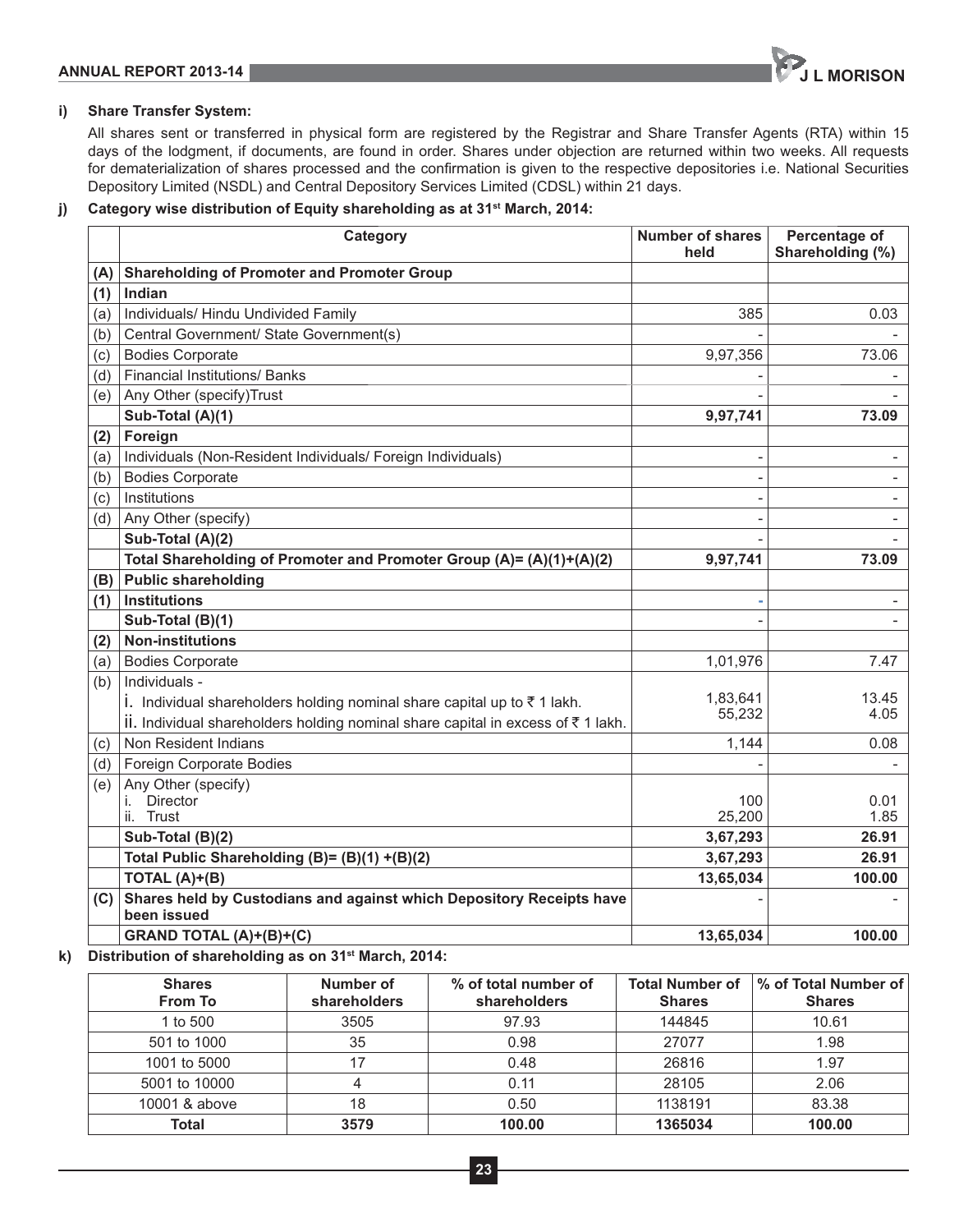# **ANNUAL REPORT 2013-14 JULIE 2013-14 JULIE 2014 12:30 ANNUAL REPORT 2013-14**



## **l) Dematerialization of Shares and Liquidity:**

About 95.80% shares have been dematerialized as on 31<sup>st</sup> March, 2014. The Equity Shares of the Company are traded on BSE Limited, The Calcutta Stock Exchange Association Limited and Bangalore Stock Exchange Limited.

The Company has paid the Listing fees for the year 2014 – 2015 to all the stock exchanges on which its shares are listed.

### **m) Outstanding ADRS, GDRS, Warrants or any convertible instruments, conversion date and impact on Equity:**

Your Company has not issued any ADRs, GDRs, warrants or any convertible instruments during the financial year ended 31<sup>st</sup> March, 2014.

# **n) Registrar and Share Transfer Agent: Datamatics Financial Services Limited**

Plot No.B-5,Part B, Cross Lane, MIDC, Marol, Andheri (East), Mumbai – 400 093 Phone: (022) 6671 2151 Fax: (022) 6671 2161 e-mail: corpequity@dfssl.com

#### **o) Address for Investors' Correspondence:**

For any assistance regarding dematerialization of shares, share transfers, transmissions, change of address, non-receipt of dividend or any address, non-receipt of dividend or any other query relating to shares, please write to:

### **J. L. Morison (India) Limited**

Peninsula Business Park, Tower "A", 8<sup>th</sup> Floor, Senapati Bapat Marg, Lower Parel, Mumbai, 400 013 Phone : (022) 2497 5031, 6141 0300 Fax: (022) 2495 0317 e-mail: investors@jlmorison.com

#### **Datamatics Financial Services Limited**

Plot No.B-5, Part B, Cross Lane, MIDC, Marol, Andheri (East), Mumbai – 400 093. Phone : (022) 6671 9645 / 6671 2188 Fax: (022) 6671 2161 e-mail: corpequity@dfssl.com

# **DECLARATION**

It is hereby declared that all the Board Members and Senior Management Personnel of the Company have affirmed adherence to and compliance with the Code of Conduct laid down by the Company during the year ended  $31<sup>st</sup>$  March, 2014.

*For* **J. L. Morison (India) Limited**

**Bipin Vengsarkar Executive Director**

**Place: Mumbai Date: 29th May, 2014**